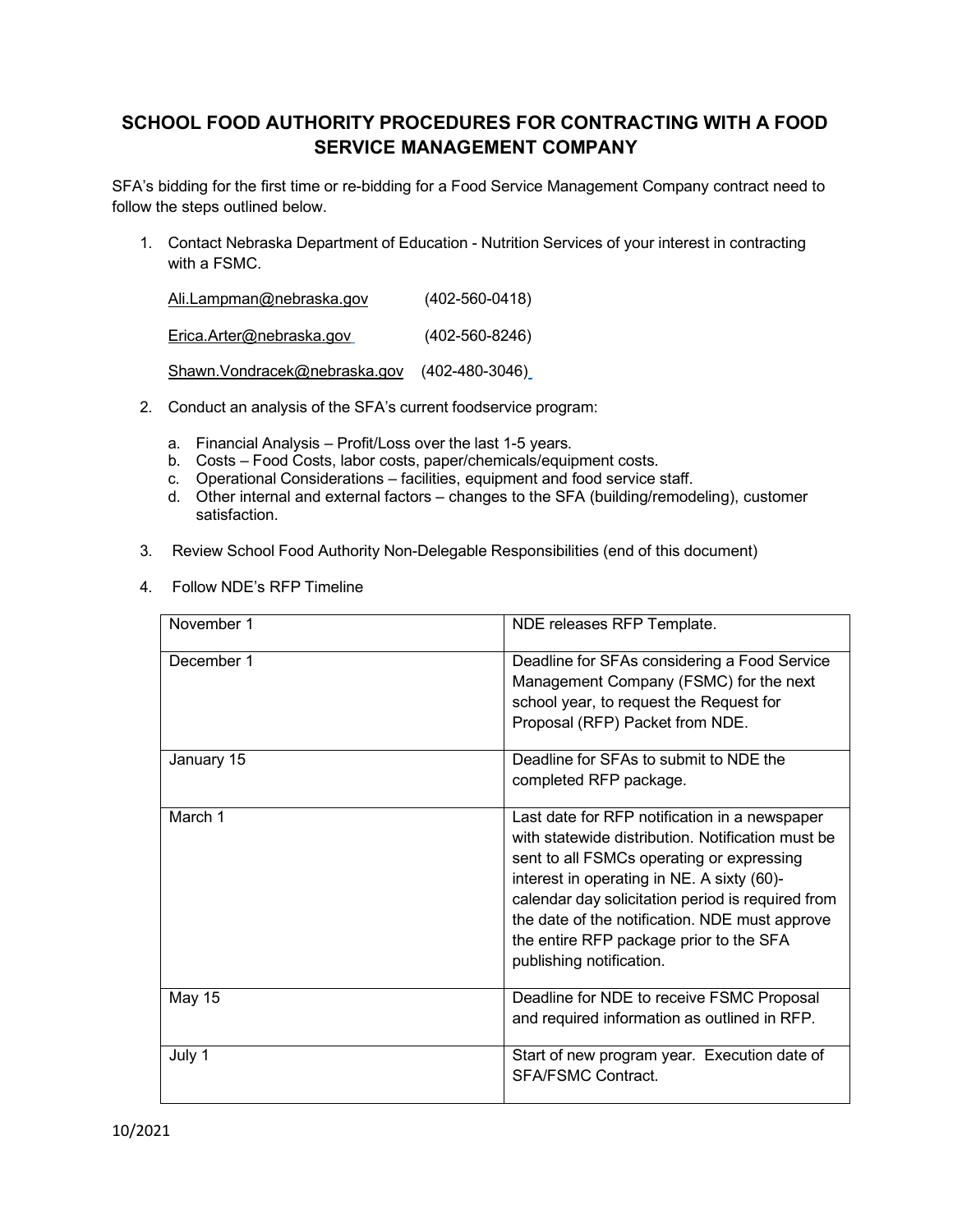- 5. Contact NDE- Nutrition Service to obtain required Fixed Price RFP template.
- 6. Ensure the RFP contains all required information, is clear, and provides thorough and accurate information to enable prospective FSMC companies to prepare a proposal.
- 7. Consult with the SFA's legal authority throughout the procurement process.
- 8. Submit the completed RFP packet to Nutrition Services for approval prior to solicitation.
- 9. After NDE approval, SFA places notification in a newspaper with statewide distribution and then sends notification to all FSMCs on the list provided by Nutrition Services. The date of publication is the start date of the 60-calendar day solicitation period.
- 10. Pre-proposal meeting conducted on-site at SFA, 10-14 days after notification date.
- 11. Proposals due to SFA at specified date/time as referenced in RFP.
- 12. Members of the evaluation committee independently reviews and scores proposals.
- 13. The most advantageous FSMC proposal is selected, based on cost and other criteria.
- 14. Submit the FSMC Proposal, RFP/Contract, and completed attachments/exhibits to Nutrition Services for approval prior to signing and contract implementation.
- 15. As a result of clarifications that may be needed in the FSMC proposal, the FSMC submits to SFA additional addendum which is then submitted to Nutrition Services for approval and inclusion into the contract package which includes the RFP w/all exhibits and attachments including the signed Attachment K/FSMC Proposal/Addendum.
- 16. Upon Nutrition Services approval notification, both parties must sign the contract. The completed signature page must be submitted to Nutrition Services.
- 17. FSMC Contract implementation and SFA monitoring of contract.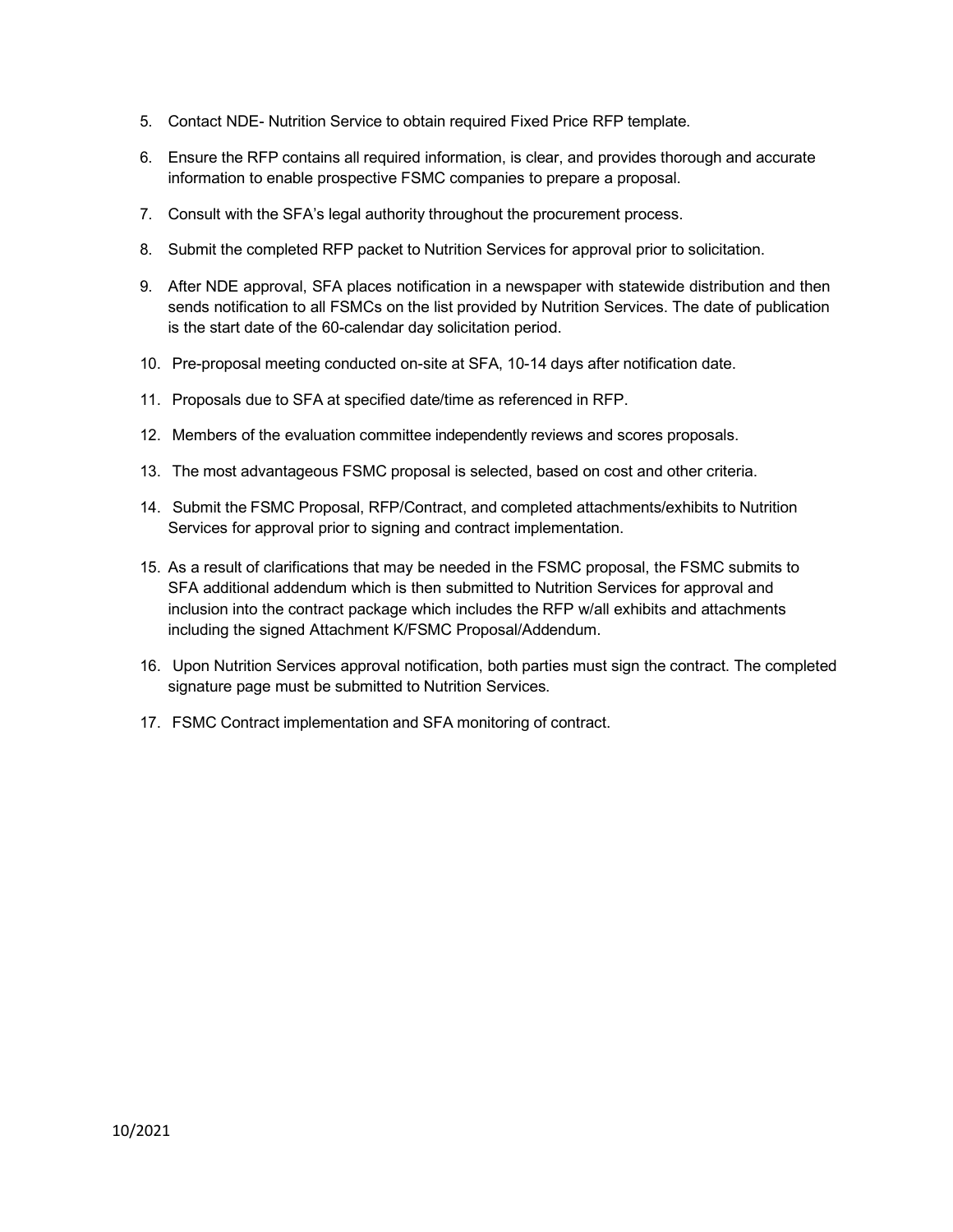## **SCHOOL FOOD AUTHORITY NON-DELEGABLE RESPONSIBILTIES**

The SFA is legally responsible for the conduct of the food service program and must supervise and monitor the food service operations to ensure compliance with the rules and regulations of USDA and NDE-Nutrition Service regarding the school food service program.

The SFA and the Food Service Management Company (FSMC) acknowledge the SFA is responsible for completing the following duties, which are not delegable to the FSMC:

- 1. **On-site inspections**: 7 CFR 210.16(a)(2)(3).
	- a. Monitor the food service operation through periodic visits to ensure compliance with the approved FSMC contract.
	- b. Conduct on-site reviews of the lunch counting /claiming system by school.
	- c. Follow-up on any lunch counts which show counting discrepancies.
- 2. **Control and overall financial responsibility** of the school food service account. 7 CFR 210.19(a)(2). Maintain a Nonprofit School Food Service and observe the requirements for and limitations on the use of Nonprofit School Food Service revenues set forth in 7 CFR 210.14 and the limitations on any competitive school food services as set forth in 7 CFR 210.11, 7 CFR 210.9(b)(1).
- 3. **Advisory board:** establish and include parents, staff and students to assist in menu planning. The FSMC must adhere to the menu for the first 21 days of meal service. Changes thereafter maybe made with the approval of the SFA. 7 CFR 210.16(b)(1), 7 CFR 210.16(a)(8)
- 4. **Health certification**: 7 CFR 210.16(a)(7) must be maintained to assure that all state and local regulations are met by the FSMC preparing or serving meals at the SFA facilities.
- 5. **Establish all prices**: Retain control of the quality, extent, and general nature of its food service and the prices to be charged for food items (e.g. reimbursable meals, a la carte, and adult meals) (. 7 CFR 210.16(a)(4).
- 6. **Retain signature authority** on: 7 CFR 210.9 (a)(b), 210.16(a)(5), 2CFR 245.
	- a. Application/agreement to participate in the Child Nutrition Programs including
	- b. Free and reduced price policy statement; and
	- c. On-line claim system.
	- d. Contractual agreements of the school nutrition program i.e., vending meals to other SFAs, etc. and any commodity processing contracts. CFR 210.21, 7; CFR 210.19(a)(1); 2 CFR 200 and 400; 7 CFR 250.15(a)
	- e. Resolution of all program review and audit findings. 7 CFR 210.9(b)(17) and 210.18(k)(1)(2)
- 7. **Submit monthly claim for reimbursement** 7 CFR 210.8(a); 7 CFR 210.16(a)(5).
	- a. NDE-Nutrition Services approves only SFA personnel access to the system, which also represents secure signature authority for applications and claims.
	- b. Review to ensure accuracy of lunch counts prior to the claim submission.
	- c. Edit check worksheets that compare daily lunch counts by eligibility category. Free and reduced-price meals may not be claimed in excess of the number of students approved for such benefits.